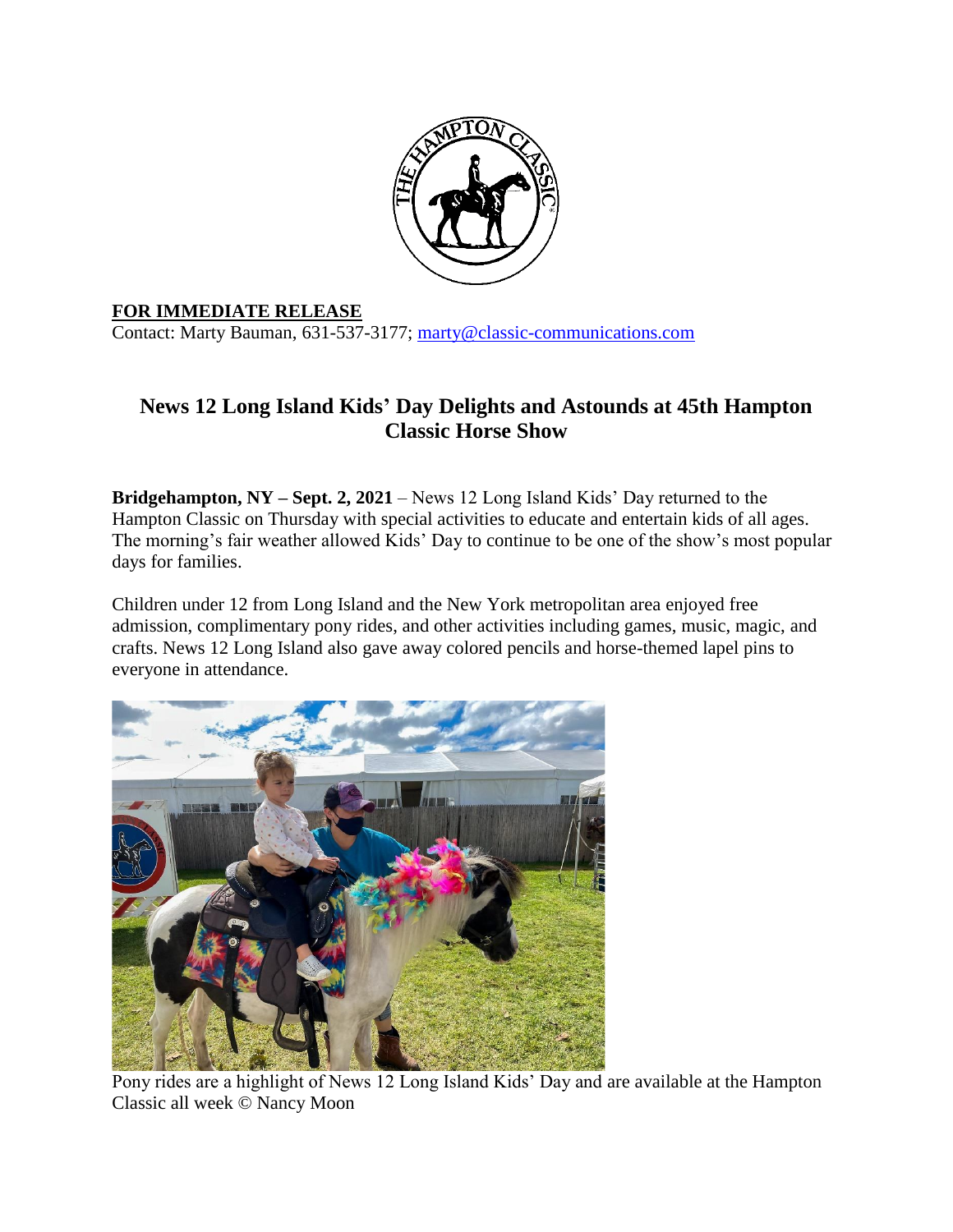The Kids' Area featured several family attractions throughout the week, such as pony rides courtesy of Steppin' Out Ponies. Children could also visit the llamas, alpaca, sheep, goats, and pigs from Long Island Yarn & Farm and get their faces painted with The Amazing Rubini and Kathy's Fancy Faces.

On Thursday, kids of all ages enjoyed performances by Will Parker Music with his guitar, harmonica, and vocals, as well as magic by the Amazing Zola. Jugglers, stilt walkers, hula hoopers, and clowns also returned to the Hampton Classic with the Bellini Family Circus.



© Nancy Moon

Citarella Cookies was onsite with a cookie-decorating station, and Scott's Protein Balls provided samples of their delicious protein balls. Children could also make masks with Broadway Kids Musical Camp and help with the Cornell Cooperative Extension's Marine Program integrative art project, learning about the seahorses and bluegrass habitats native to the area.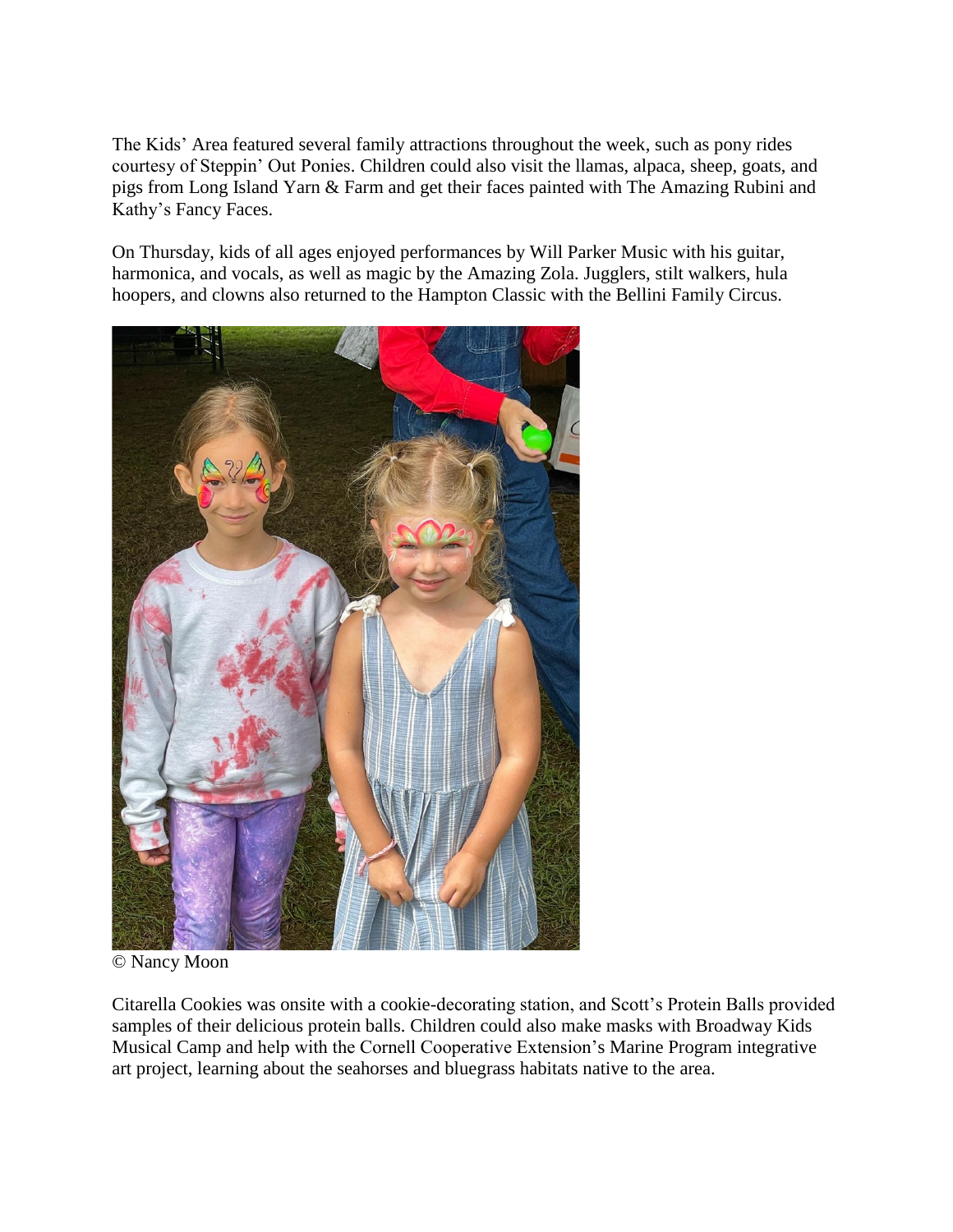

Families enjoyed clear weather and great attractions at News 12 Long Island Kids' Day © Nancy Moon

"Kids' Day is always a highlight for the Hampton Classic," said Shanette Barth Cohen, the show's Executive Director. "We have so many different activities each year for every member of the family, and we love seeing the kids' smiling faces."

For full show results, visit [shownet.biz.](about:blank)

Each year approximately 50,000 people – including many A-list celebrities – come to watch the nation's best equestrian athletes compete at the Hampton Classic. The Hampton Classic features more than 200 classes in six show rings, the Agneta Currey Boutique Garden with more than 70 vendors, and a wide selection of dining options, all on its world-class 60-acre show grounds. This year's Hampton Classic features five FEI classes in its grass Grand Prix ring showcasing elite riders from around the world, including Olympic and World Equestrian Games veterans. There are also kid-friendly activities throughout the week including pony rides, petting farm animals, daily special attractions and more.

Daily admission to the Classic is \$20 per carload. Admission is free on Monday, and seniors are admitted free on Tuesday, Wednesday and Thursday. Grandstand tickets for the \$300,000 Hampton Classic Grand Prix on Sunday, September 5, are \$45 per person for reserved bucket seating, which are available for purchase on the Hampton Classic website.

The Hampton Classic is pleased to continue its relationship with ShowNet by offering its services FREE to all exhibitors. Services include: Orders of Go; Live Ring Status; Live Results; and Post Round Video.